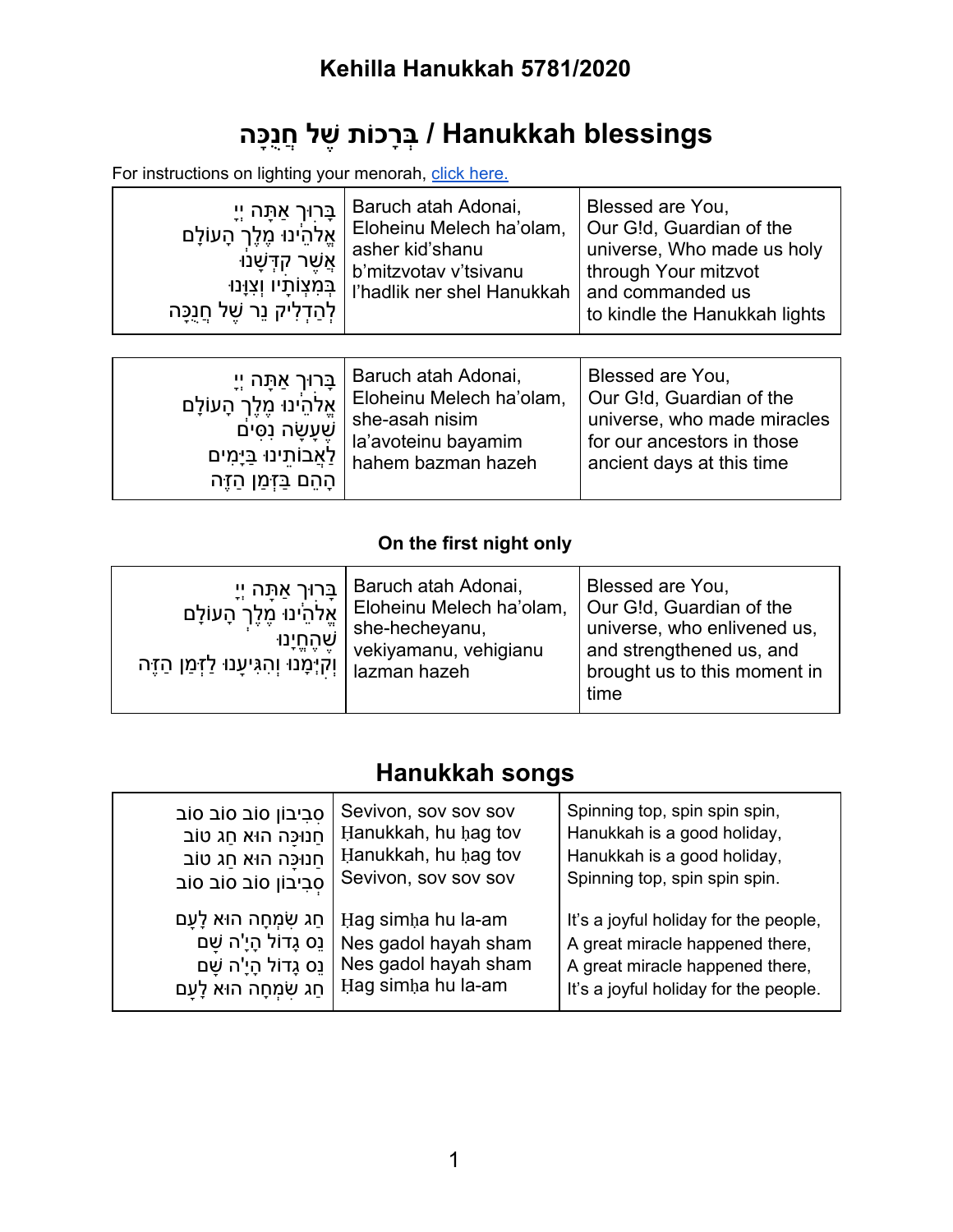## **1) Hanerot**

ַהֵנּרוֹת ַהָלּלוּ ֲאנוּ ַמְדִליִקים Hanerot (x3) halalu Anu madlikin (x2) hanerot halalu Anu madlikin *These are the lights we kindle*

### **2) I Had a Little Dreidel MAD LIB Sing Off**

I had a little dreidel I made it out of clay And when it's dry and ready My dreidel I will play!

I had a little dreidel I made it out of \_\_\_\_\_\_\_\_\_\_\_\*(*noun*)\* And when it's \_\_\_\_\_\_\_\_\_\_\_(*adjective*) and \_\_\_\_\_\_\_\_\_\_(*adjective*) My dreidel I will \_\_\_\_\_\_\_\_\_\_\_\*(*verb*)\*

\*These two typically rhyme!

## **3) Sivivon**

S'vivon, sov sov sov. Chanukah hu chag tov (2x) S'vivon, sov sov sov

Chag simcha hu la'am Nes gadol haya sham (2x) Chag Simcha hu la'am

*Spin, spin, spin the top! Chanukah is a happy holiday. A joyful festival for the people-- A great miracle happened there.*

## **4) Song of Rededication**

#### **Oh, Lord prepare me**

To be a sanctuary Pure and holy, tried and true. And with thanksgiving, I'll be a living sanctuary for you.

#### **V'asu li mikdash**

V'shachanti b'tocham Va'anachnu n'varech Yah Mey'ata v'ad olam

*Make for me a Sanctuary, and I will dwell among you. Let us Praise Yah, from now til forever more.* Exodus/Liturgy

### **5) Ocho Kandelikas** by Flory Jagoda

Hanuka linda sta aki, Ocho kandelas para mi

#### **Oh**…**..**

**Una kandlikas, dos kandelikas, Tres kandelikas, kuatro kandelikas, Sintyu kandelikas, sej kandelikas, Siete kandlelikas**… **Ocho kandelas para mi**

Muchas fiestas vo fazer, kon alegrias i plazer.

Los pastelikos vo kumer Kon almendrikas i la myel.

*Beautiful Hanukkah is here, Eight candles for me!*

*Oh*… *on candle, two candles, three candles, four candles, five candles, six candles, seven candles, Eight candles for me! Many parties I will have, with happiness and pleasure. Little pastries I will eat, filled with almonds and honey.*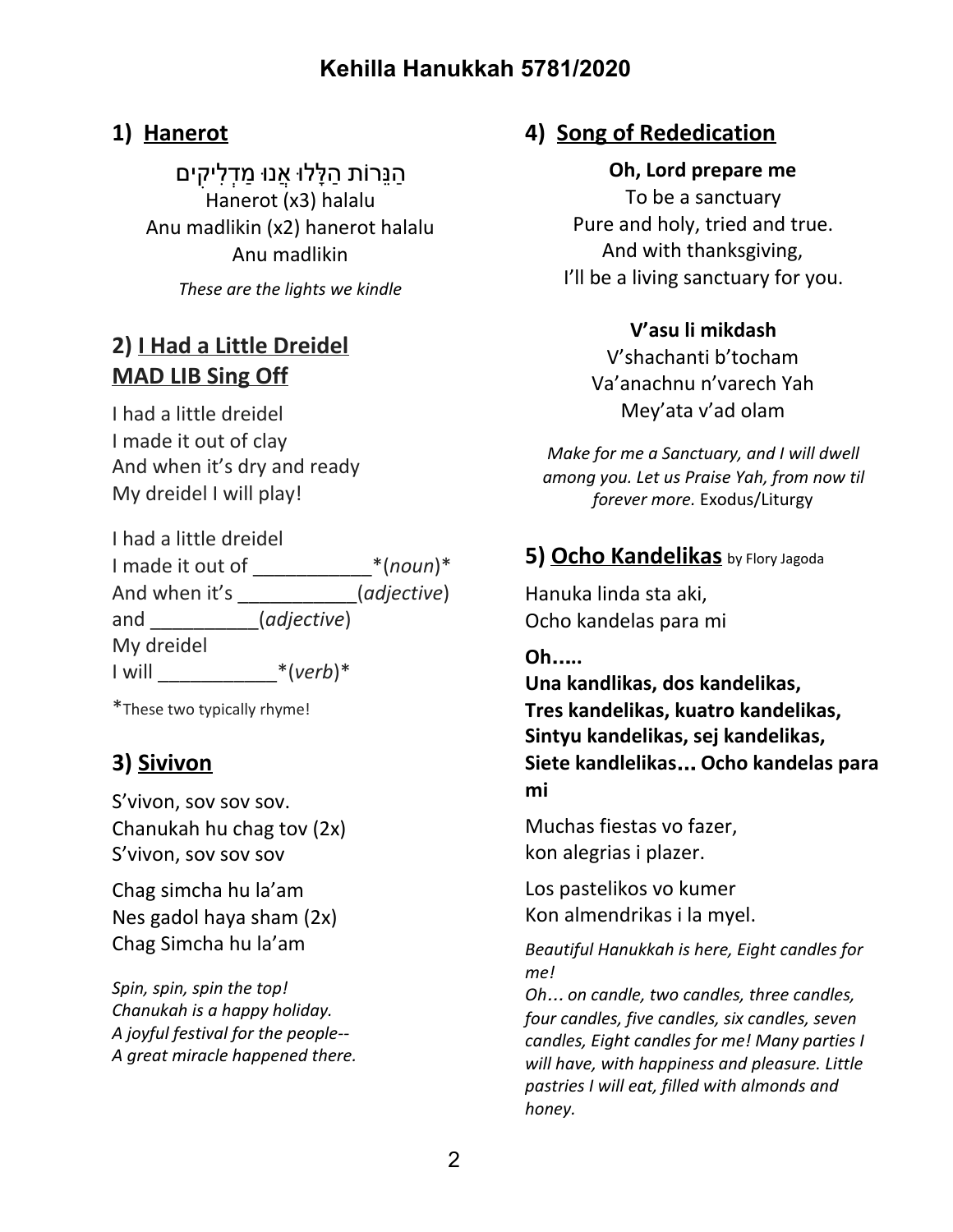### **Kehilla Hanukkah 5781/2020**

#### **6) We Rise**

by Batya Levine with with Noam Lerman

## **In hope, in prayer, we find ourselves here**

**In hope, in prayer, we're right here**

We Rise… humbly hearted Rise… we won't be divided Rise… with spirit to guide us Rise!

We rise… all of the children Rise… elders with wisdom Rise… ancestors surround us Rise!

We rise… up from the wreckage Rise… with tears and with courage Rise… fighting for life Rise!

**7) Courage** - adapted from the South African Anti-Apartheid Movement, sung as protesters were being taken to jail and as a way to learn people's' names in the jail cells.

\*Courage… (courage), my friend… (my friend) **You do not walk alone.** We will… (we will), walk with you… (walk with you) **And sing your spirit home.** \*Justice/Freedom/Patience/Wisdom/ Palestine/Yisrael/Dignity/etc

### **8) Maoz Tzur**

ָּמָעוֹז צוּר יְשׁוּעָתָ לְךָ נָאֶה לְשַׁבְּ۪חַ, תִּכּוֹן בֵּית תְּפִלָּתִי <sup>ֶ</sup>ח וְשָׁם תּוֹדָה נְזַבְ<u>ּה</u>ָח, לְעֵת תָּכִין מַטְבֶּחַ מִצָּר הַמְנַבֶּחַ, ָּאָז אֶגְמֹר בְּשִׁיר מִזְמוֹר חֲנֻכַּת הַמִּזְבְָּחַ.

Ma'oz tzur yeshu'ati, Lecha na'eh leshabe-ach.

Tikon beit tefilati Vesham todah nezabe-ach.

Le'eit tachin matbe-ach, Mitzar ham'nabe-ach

Az egmor beshir mizmor Chanukat hamizbe-ach

*(repeat last two lines)*

*Rock of Ages, let our song Praise thy saving power.*

*You amidst the raging foes Were our sheltering tower.*

*Furious, they assailed us, But your armour veiled us.*

*And thy word broke their sword When our own strength failed us.*

*(repeat last two lines)*

## **9) This Little Light of Mine**

This little light of mine, I'm gonna let it shine (3x) Let it shine, let it shine, let it shine!

All around the world, I'm gonna let it shine... Ain't nobody gonna blow it out, I'm gonna let it shine...